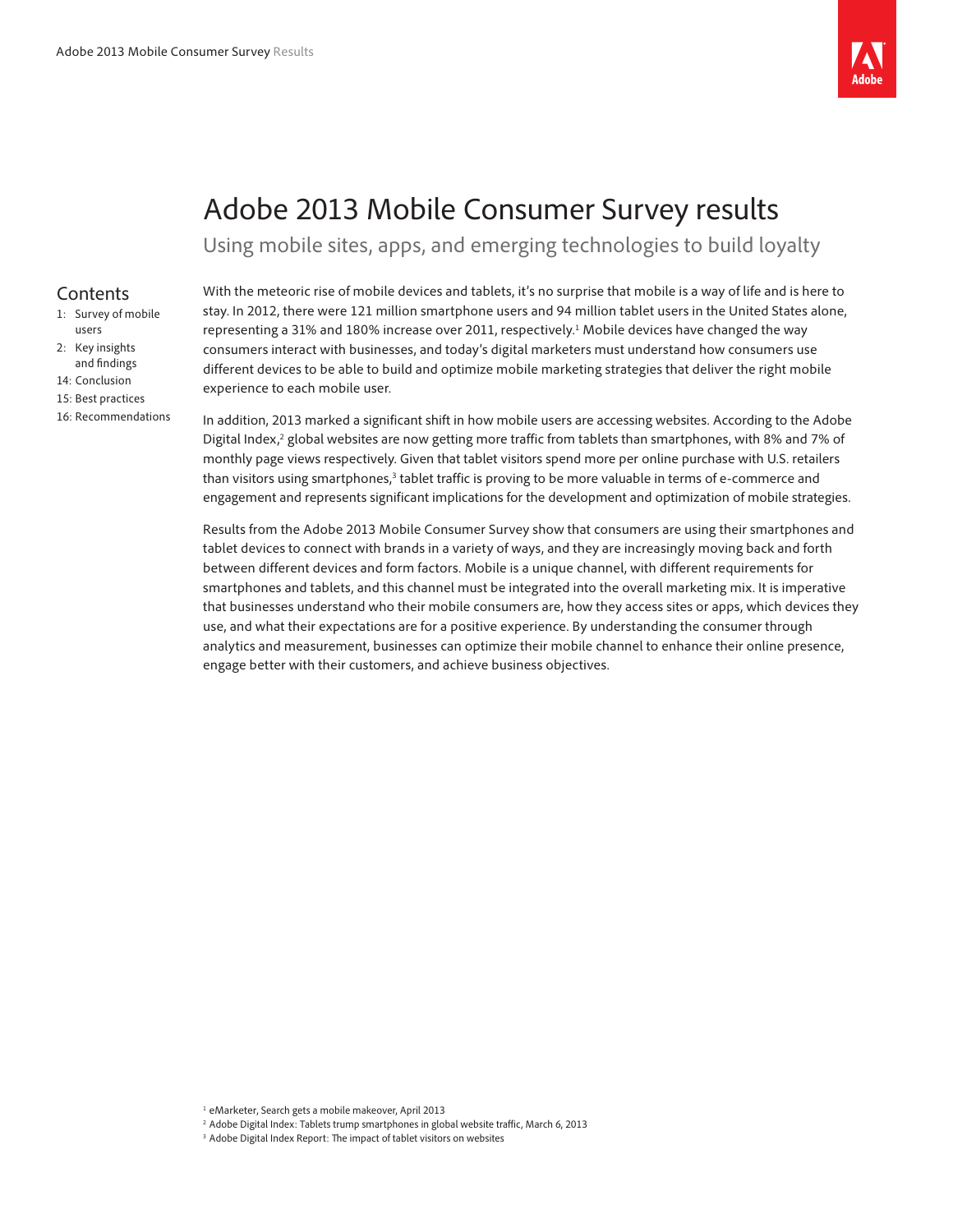## <span id="page-1-0"></span>Survey of mobile users

In March 2013, Adobe surveyed more than 3,075 mobile users in the United States, Canada, United Kingdom, France, and Germany to learn which mobile devices they use, how they interact with websites and applications, and what they want most out of their mobile experiences. Participants provided valuable insight into their mobile activities across several categories, including media and entertainment, travel services, financial services, and shopping for consumer products and electronics.

The survey, administered by Survey Sampling International, categorized preferences based on device type, gender, and age. The participants were split nearly equally between gender and age. Age groups were split into young (18–29), middle-aged (30–49), and older (50–64) .



# Key insights and findings

Increasingly, consumers are visiting websites with tablets instead of smartphones or desktops or laptops. While consumers strongly prefer tablets to smartphones for website visits, they still use desktops and laptops the most for website visits, even though the tablet and the desktop and laptop engagement levels are comparable. As the tablet market matures, the advantages of desktop and laptop browsing will erode, causing consumers to use tablets to visit websites more frequently. To engage customers who use tablets, companies should adopt tablet-specific strategies, instead of offering experiences identical to those of smartphones or desktops and laptops.

## **Smartphones and tablets**

Results from the Adobe 2013 Mobile Consumer Survey show that Android devices lead the way in overall popularity, with 55% of people reporting Android as their primary mobile device of choice, while iOS devices were reported at 31%.

Although the Android operating system gained in popularity across the board as compared to 2012, the middle-aged segment is now the largest adopter of Android smartphones. Android smartphones are the most popular as a primary mobile device by ownership across all age groups and regions, with 52% for the young segment, 54% for the middle-aged segment, and 49% for the older segment, which significantly increased from 38% in 2012. Overall, 52% of people report that Android phones are their primary device, with 27% reporting iPhones as their primary device. In addition, 55% of Europeans reported preferring Android phones, with only 23% preferring iPhones.

While Android devices are steadily gaining in popularity, according to the Adobe Digital Index State of Mobile Benchmark, iOS has reemerged as the operating system of choice for browsing. iOS users tend to be more engaged and spend more time with apps and websites, and they tend to be loyal, having both iPhones and iPads to stay connected anytime, anywhere. These are the perpetually connected consumers, as termed by Forrester, where "almost four out of five have a tablet in addition to their smartphones or phones. They connect from anywhere, frequently, and use nearly every possible type of app."4 It is important for businesses to keep this highly valuable segment in mind when building their mobile strategies.

<sup>4</sup> Forrester Research, The Mobile Mind Shift Index, April 19, 2013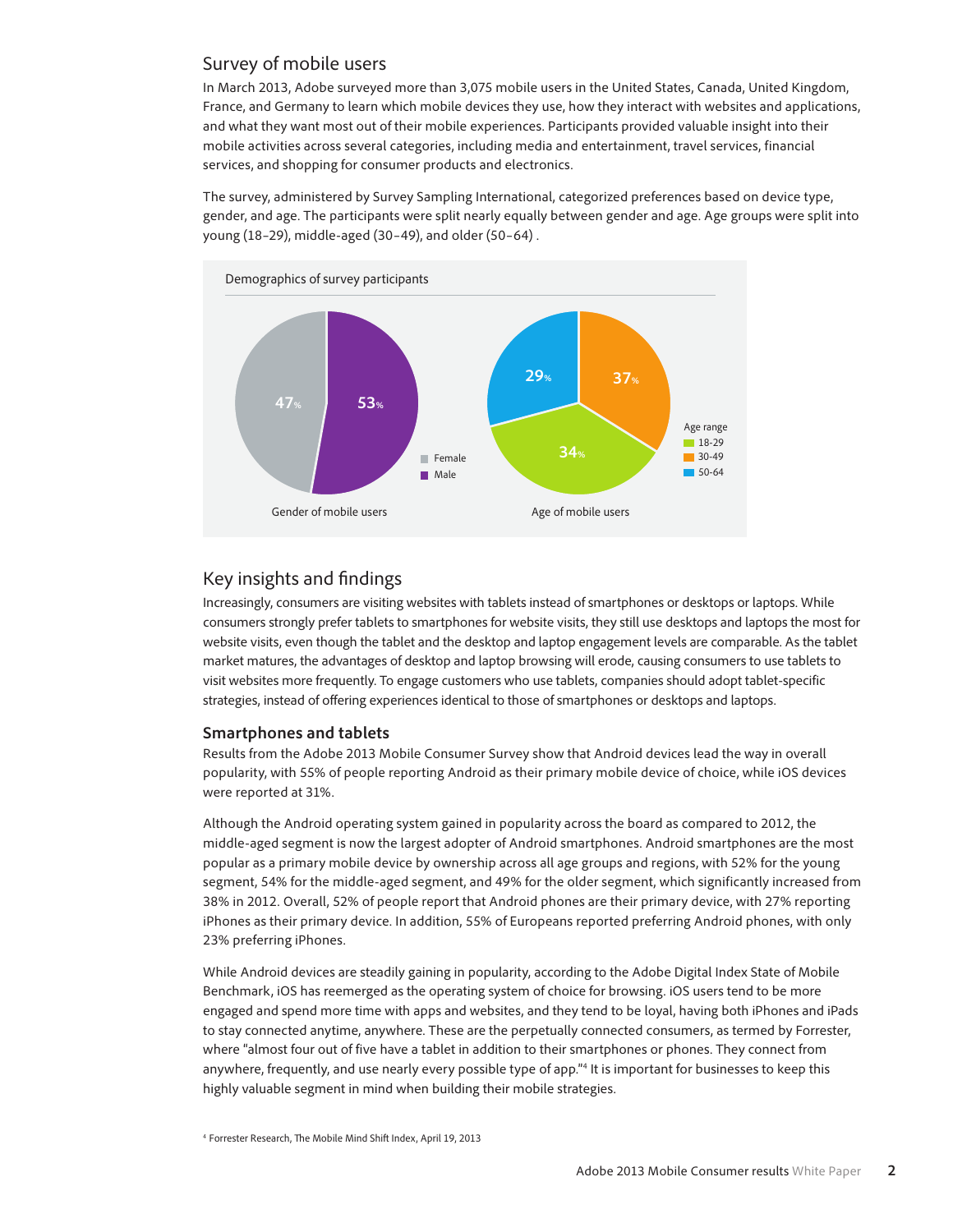#### Consumer's primary mobile device by segment



For consumers who own both a smartphone and tablet, the primary device is still the smartphone (77%), but tablets are making strong headway as a primary device, up from 12% in 2012 to 23% in 2013. And, as noted earlier, tablets are now generating more website traffic than smartphones.

While smartphones still lead market share in the overall mobile device market, tablets are quickly gaining ground because of consumer preference to interact with websites and engage with content on the larger screen size. According to a recent Adobe Digital Index analysis of website visit activity, mobile users on average view 70% more pages per visit when browsing with a tablet compared to a smartphone. Designing for the tablet experience, as well as responsive design that optimizes experiences for every device, are key tactics for businesses that want to maximize engagement and increase consumer satisfaction.

When it comes to tablet usage, as expected, users are more likely to be home-based (80%), while 14% use tablets on the go and 6.5% use tablets at work.

Consumers devote a significant amount of time to their tablets, with 26% using them daily between 1 to 4 hours, and 7% reporting more than 5 hours per day of usage.

Tablet users continue to be the more valuable mobile consumer segment when it comes to website visits. Seventy-one percent of iPad users (62% in 2012) and 65% of Android tablet users (56% in 2012) reported spending more than \$250 on consumer products via their devices over the past 12 months, compared to 59% of iPhone users (58% in 2012) and 53% (53% in 2012) of Android smartphone users.

Overall, the spending reported by smartphone users was relatively flat compared to 2012, but spending at the upper levels by tablet users has jumped. Nine percent more tablet users (iOS and Android) report spending over \$250 in the past 12 month compared to those reporting spending at that level last year.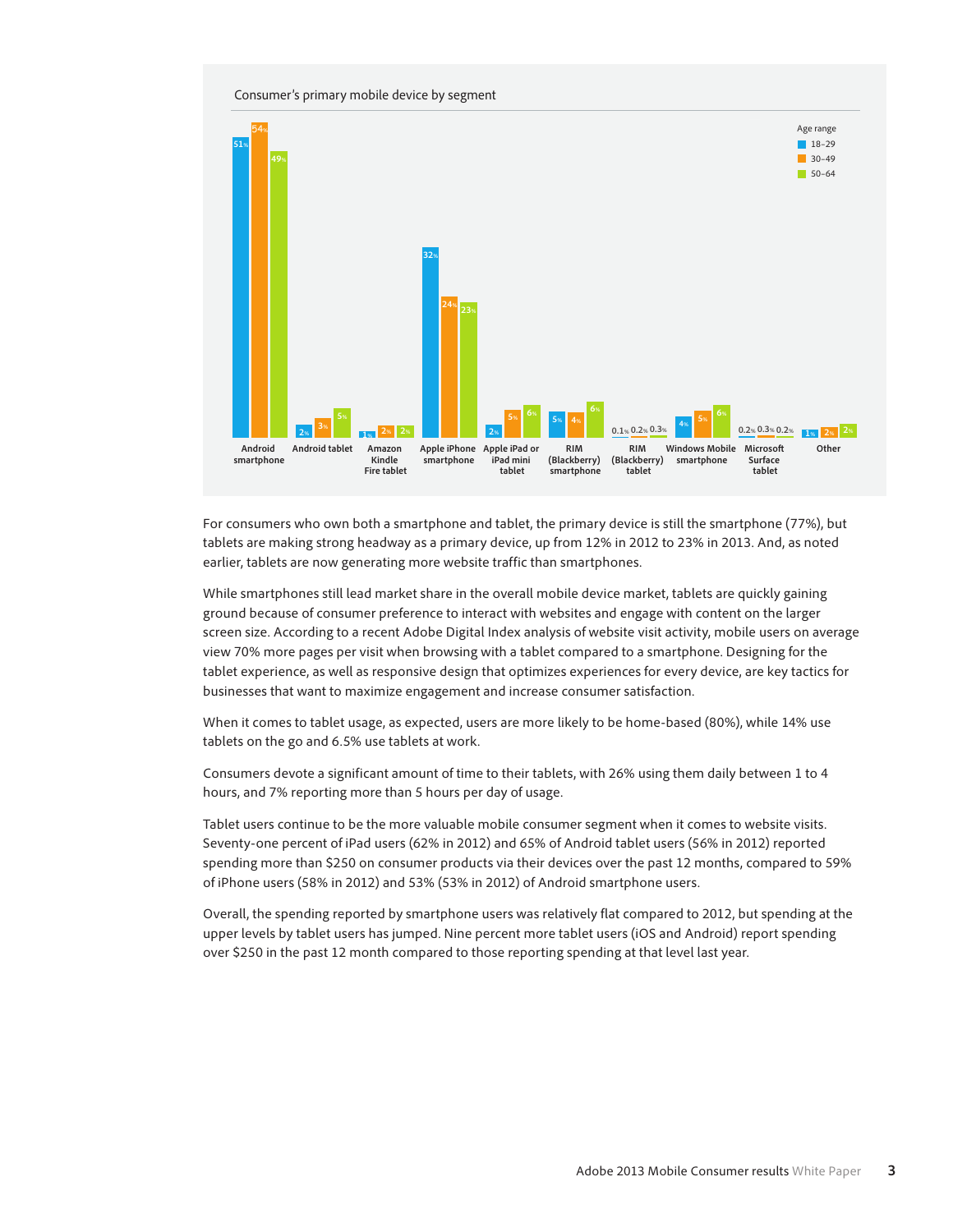

Q271. Where do you use your mobile tablet most frequently?



Q273. What are the most common activities that you engage with on your tablet (email, news, sports, weather, play games, shopping, etc.)

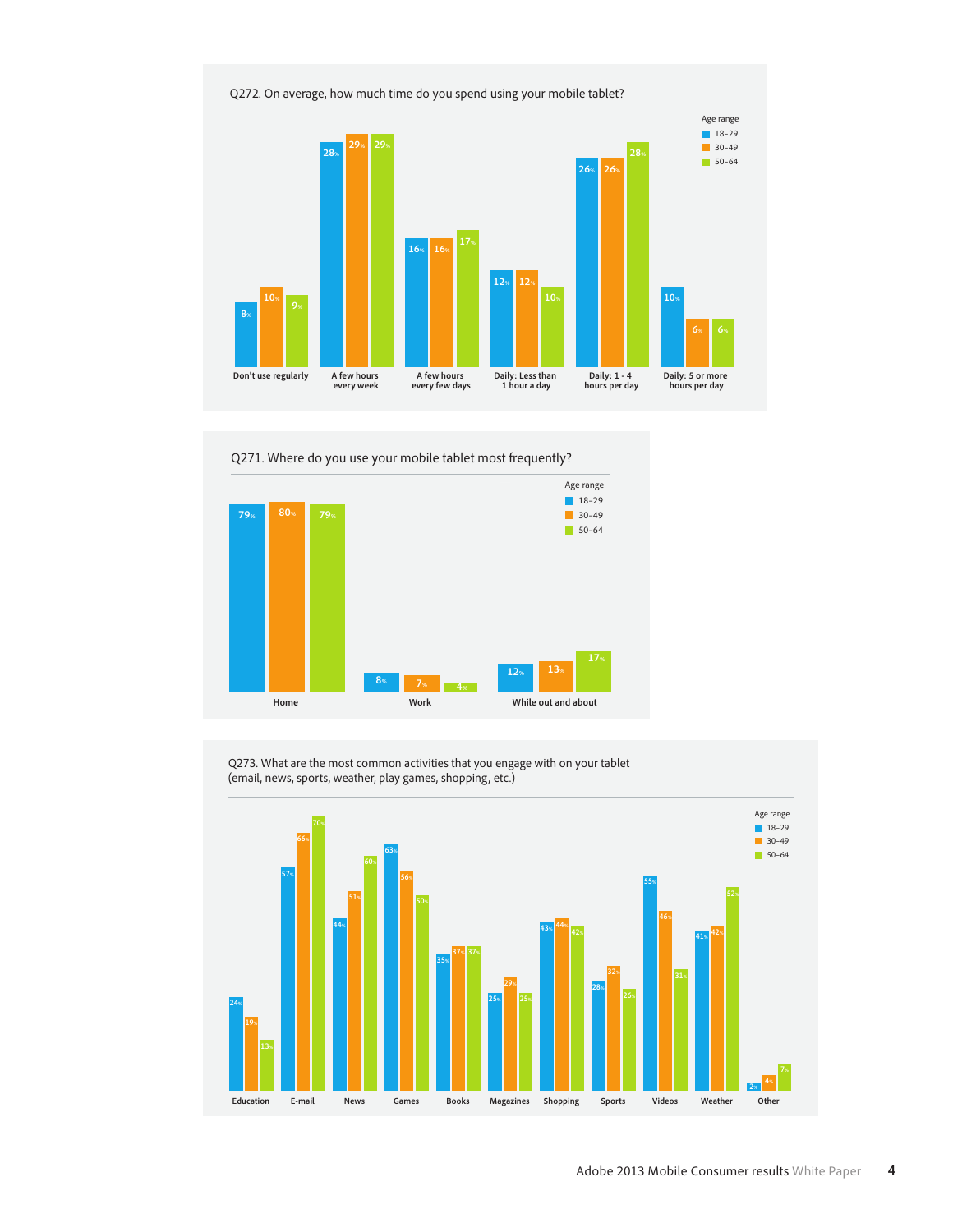While consumers engage with a broad spectrum of content and conduct diverse activities on tablets, communication and news are the most common , with 64% reporting using their tablets for email, 51% for news, 45% for videos, and 44% for weather.

## **User experience and engagement with mobile services**

Participants in the Adobe 2013 Mobile Consumer Survey rated their user experience when conducting mobile activities for both mobile websites and applications, as well as provided insight into how much time they are spending on these activities. The categories spanned media and entertainment, travel services, financial services, and shopping for consumer products and consumer electronics.

|                             | Satisfied | Neutral | <b>Not Satisfied</b> |  |  |  |
|-----------------------------|-----------|---------|----------------------|--|--|--|
| Websites                    |           |         |                      |  |  |  |
| Media                       | 50%       | 48%     | 2%                   |  |  |  |
| Travel                      | 55%       | 43%     | 1%                   |  |  |  |
| Financial                   | 61%       | 37%     | 2%                   |  |  |  |
| Retail                      | 60%       | 38%     | 2%                   |  |  |  |
| <b>Consumer Electronics</b> | 74%       | 26%     | 0%                   |  |  |  |
| Average                     | 60%       | 38%     | 1%                   |  |  |  |
| Apps                        |           |         |                      |  |  |  |
| Media                       | 52%       | 46%     | 2%                   |  |  |  |
| Travel                      | 54%       | 45%     | 1%                   |  |  |  |
| Financial                   | 58%       | 39%     | 3%                   |  |  |  |
| Retail                      | 59%       | 39%     | 2%                   |  |  |  |
| <b>Consumer Electronics</b> | 77%       | 21%     | 1%                   |  |  |  |
| Average                     | 60%       | 38%     | 2%                   |  |  |  |
| Overall (avg website / app) |           |         |                      |  |  |  |
| Media                       | 51%       | 47%     | 2%                   |  |  |  |
| Travel                      | 55%       | 44%     | 1%                   |  |  |  |
| Financial                   | 60%       | 38%     | 3%                   |  |  |  |
| Retail                      | 60%       | 39%     | 2%                   |  |  |  |
| <b>Consumer Electronics</b> | 76%       | 24%     | 1%                   |  |  |  |
| Average                     | 60%       | 38%     | 2%                   |  |  |  |

**Comparison of "How satisfied are you with engaging with the following website and apps in the given industries?"**

On average, people appear to rate their experiences on apps and websites equally. A 60% average satisfaction rate for both websites and apps indicates a strong opportunity to improve experiences for mobile audiences, because 40% are neutral or not satisfied. However, within categories and in stating preferences for what consumers prefer, there are important differences. For example, when asked which method they would prefer to use for shopping, most consumers preferred websites to apps. Fifty-eight percent reported preferring mobile-optimized or regular websites, while 42% preferred applications, indicating that consumers might not be willing to download, install, and continually upgrade applications. In turn, businesses should provide both engaging mobile web experiences and mobile apps to address their total audience.

When it comes to how people make a decision to look for an app, social recommendations are critical to driving app downloads. Of the top three reasons cited for deciding to download a mobile app, 49% reported following a recommendation from people they know, 49% browsed an app store, and 34% searched for a particular app. This data indicates that mobile marketers need to follow and measure the influence of social networks in driving application discovery.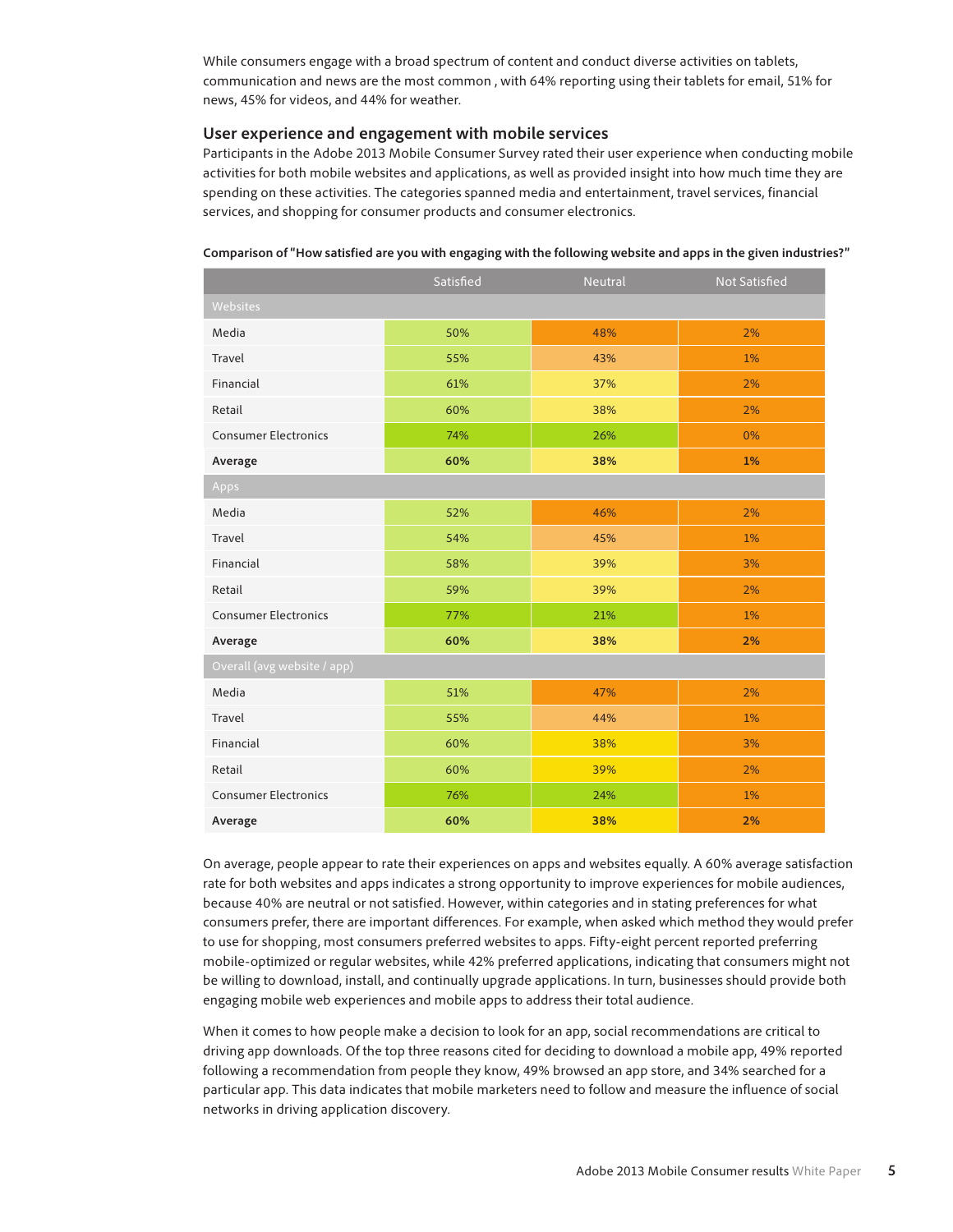#### **Media consumption**

In the category of media consumption, as compared to other categories such as retail and consumer electronics, consumers reported having the most negative-to-neutral experiences overall for both mobile websites and applications in the areas of speed and performance, transaction processes, ability to load the website on a phone, and entering data. Consumers also highlighted navigation as a key area for improvement.

People still predominantly use their mobile devices to gain information, including social. Of those surveyed, 71% reported using their mobile device to access social media, while 70% searched for local information (such as event times, weather, maps, and reviews), and 65% reported reading news, including entertainment and national and world events.

While other categories of media consumption were reported at lower rates, the younger segment is much more likely than the older segment (71% versus 43%) to use a mobile device for playing music. Video consumption also decreases significantly by age group, with 69% of the younger segment watching videos on mobile devices compared to only 37% of the older segment. In looking at media consumption by age and the time spent on a device per week, the younger segment again reported the most hours, with 45% averaging over 3 hours per week (similar to 2012), and only 25% of the older segment reporting over 3 hours per week.



When asked how people access media-related mobile sites and apps for the first time, using a search engine was the overwhelming response at 43%, followed by browsing the app store at 28%, and directly typing in the address at 17%. For those who start in the app store, users in North America appear more comfortable, reporting in at 37% versus 30% in Germany, 27% in the United Kingdom, and 14% in France.

Given the choice between websites or apps for accessing media content on a mobile device, 42% reported preferring a mobile app, followed by a regular website at 38%, and mobile-optimized website at 20%. However, preferences alter significantly by age group, with 43% of the older segment preferring a regular website, compared to 38% for the middle segment and 34% for the younger.

In general, people don't like paying for access to content on their mobile devices, based on the 70% who reported never paying to access content. Only 22% said they paid for access to games, 8% for news, and 7% for video. Media companies targeting younger audiences experience more success in this area, with numbers skewing a bit higher at 34% for games, 12% for news, and 13% for video.

Overwhelmingly, people are willing to view ad-supported content (85%) versus paying for content. Given this willingness to view ads, media companies should look to monetize content via ads as opposed to requiring subscriptions or payment.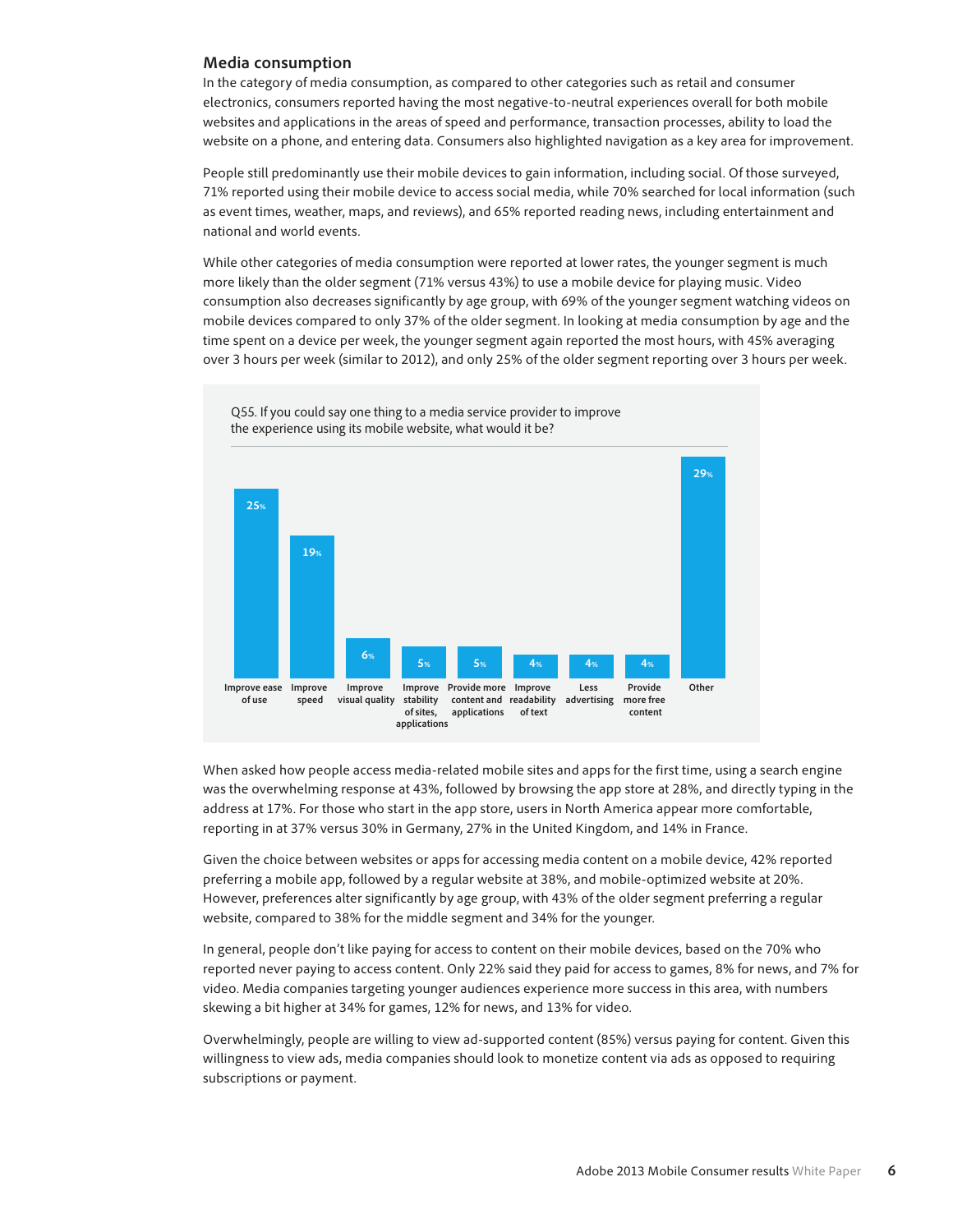In general, 43% of the responders access media content on their mobile devices daily, with the younger group clocking in the most at 62%, compared to middle at 44% and older at 27%. Women also tend to access content on a daily basis more than men, at 51% versus 36%.

Only 31% of respondents access news on a daily basis, and 28% report accessing local information on a daily basis. In general, people prefer to access games and social content via apps, whereas they tend to browse websites for news and information-related content.

## **Travel Services**

Travel services were second to media with the highest negative-to-neutral ratings for experiences with both mobile websites (44%) and applications (46%). The areas that people rated the most negative-to-neutral experiences were in transaction processing, the ability to enter and submit data, and the login process.

People use their primary mobile devices for a variety of travel-related activities. Maps and directions were most popular at 66%, followed by researching destinations at 39% and checking reviews at 37%. People in the United Kingdom are significantly more likely to be engaged with travel sites compared to other regions. For example, 49% reported researching travel destinations via mobile, as compared to only 35% in North America and 34% in France.

While people regularly participate in travel-related activities on their mobile devices, 80% say they rarely or never book travel on a mobile device. According to the Adobe Digital Index,<sup>5</sup> desktop and laptop rates are 30% to 60% higher than tablet conversion rates for retail and travel websites, mirroring consumers' responses that they still prefer desktops or laptops for visits involving research, comparing alternatives, and online purchasing. The younger segment is significantly more likely to book travel and comparison shop. For example, 25% of the younger segment report booking travel via a mobile device, but only 16% of the older segment report that activity.

This pattern is expected to continue in the immediate future, with 76% of people anticipating that they will use their mobile device to view maps or directions in the next six months, 38% to research travel destinations, 30% to check reviews, and a mere 19% will book travel—although, this does skew a little higher for the younger group at 22%.

For those who do book travel, 70% prefer to access travel features on a mobile web browser instead of an app. People also prefer to use tablets as opposed to smartphones for booking travel. For example, 33% of Android tablet users reported using their device to book travel, compared to 17% of Android smartphone users. Similarly, 29% of iPad users reported booking travel versus 17% of iPhone users.

The most important considerations for people when using travel-related mobile apps or mobile websites are ease of use (59%), ease of navigation (54%), and a good experience in finding what they were looking for (36%).

#### **Financial services**

Mobile is now a key imperative for financial services firms, reinforced by the Forrester State of Mobile Report that states, "We expect the number of US mobile banking users to double in the next five years and reach 108 million by 2017—46% of US bank account holders."6 As mobile consumers move from traditional activities such as checking account balances and finding ATM locations, to more complex functions such as depositing checks and paying bills, financial services firms must look at providing better mobile experiences that solve today's problems and meet customers' expectations.

As with the travel services industry, survey respondents reported significant neutral-to-negative ratings for their experiences with transaction processes, with navigation coming in second. The older segment reported the highest percentage of neutral-to-negative ratings with these experiences. With the older segment having more history of personal interactions with financial services, organizations may want to test their mobile channels as a portal to connect this age group to services that are easy to access. By creating more personalized engagement via mobile, organizations can create an experience that is closer to an in-establishment feel.

<sup>&</sup>lt;sup>5</sup> Adobe Digital Index: Tablets are catalyzing brand website engagement

<sup>6</sup> Forrester Research, State of Mobile Banking Report 2012, August 24, 2012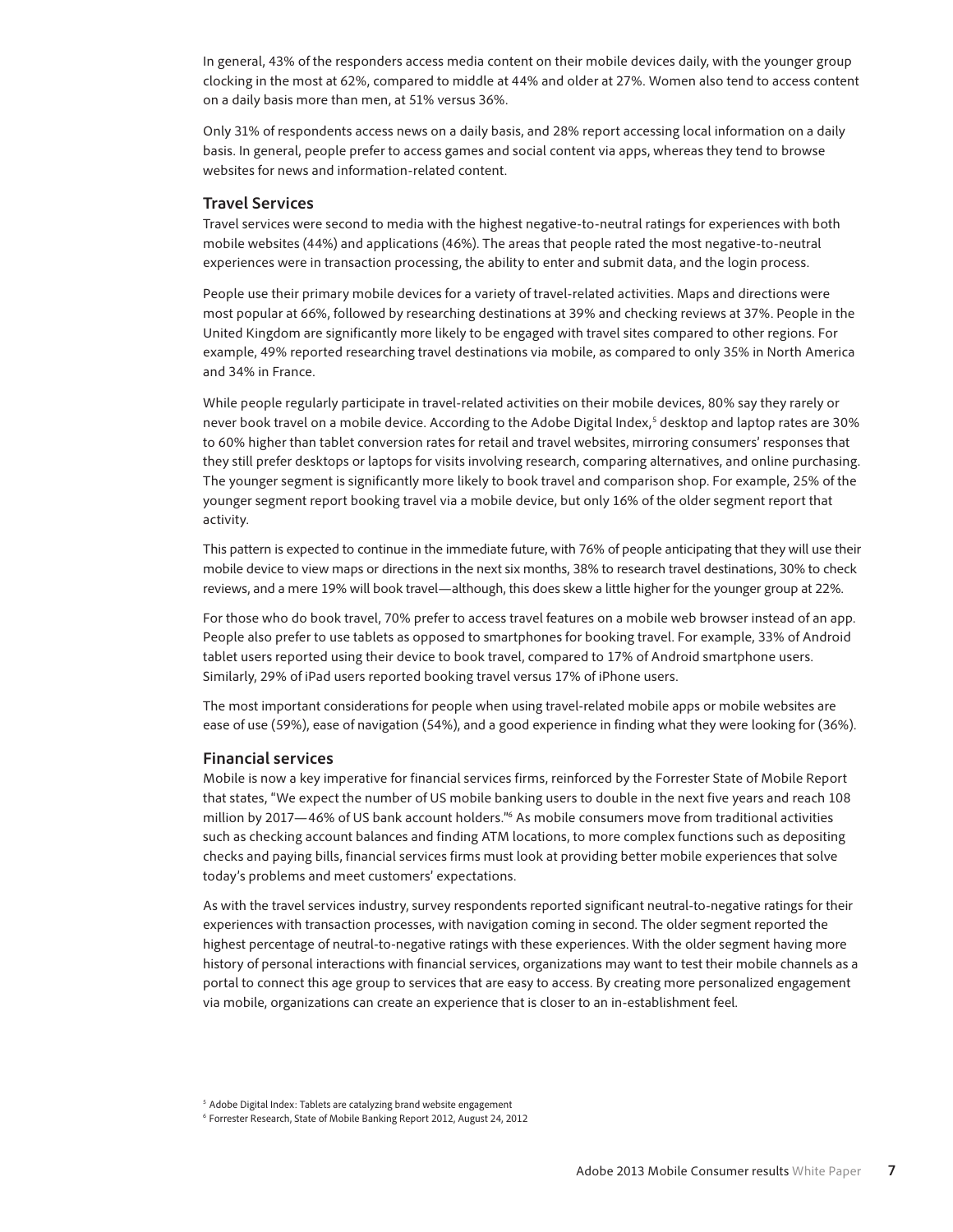The top three experiences that respondents would like financial services companies to improve are ease of use, security, and speed. As with last year, the category of financial services was the only vertical in which security was highlighted as an area for improvement for both mobile websites and applications. Consumers are still concerned about the safety of their personal and financial data within the mobile channel. Organizations can efficiently test options to help ease customer concerns by testing the placement of security certificates on the UI, thereby encouraging trust with the visual cue that security is in place.



When it comes to accessing financial services on a mobile device, if a customer has an established relationship, apps are gaining in popularity for conducting transactions. However, websites are generally preferred when customers are conducting research and an established relationship does not exist. For example, 52% prefer apps for reviewing bank information, but websites are more popular for reviewing stock and mutual fund account information (60%), researching stocks and mutual funds (65%), conducting stock and mutual fund transactions (61%), researching or shopping for a new financial account (71%), and applying for a new financial account (67%).

Reviewing bank account information, paying bills, money transfers and budgeting, and checkbook balancing are the top financial activities performed on mobile with 50%, 36%, and 32% of the people reporting these activities respectively. Given that these activities are account maintenance in nature, the big question for financial services and mobile is when will behavior shift from servicing existing accounts online to shopping and purchasing products and services.

For most people, researching for a new financial account is an occasional activity. Only 15% currently research or shop for a new financial account in any given month. Within this group, the United Kingdom reports 21% of people conducting research or shopping monthly, compared to 11% in North America, which may indicate that U.S. banks focus more on servicing existing clients via mobile as opposed to providing opportunities for shopping and research. Men are also more likely to consider researching or shopping for services, with only 29% of men reporting that they have never researched or shopped for a new account via mobile, compared to 42% of women.

When asked whether people have applied for an account or opened one via mobile, the number goes down even further, with only 8% reporting this activity in the past 6 months. At 12%, the younger segment is four times more likely than the older segment (3%) to have applied for or opened an account via mobile.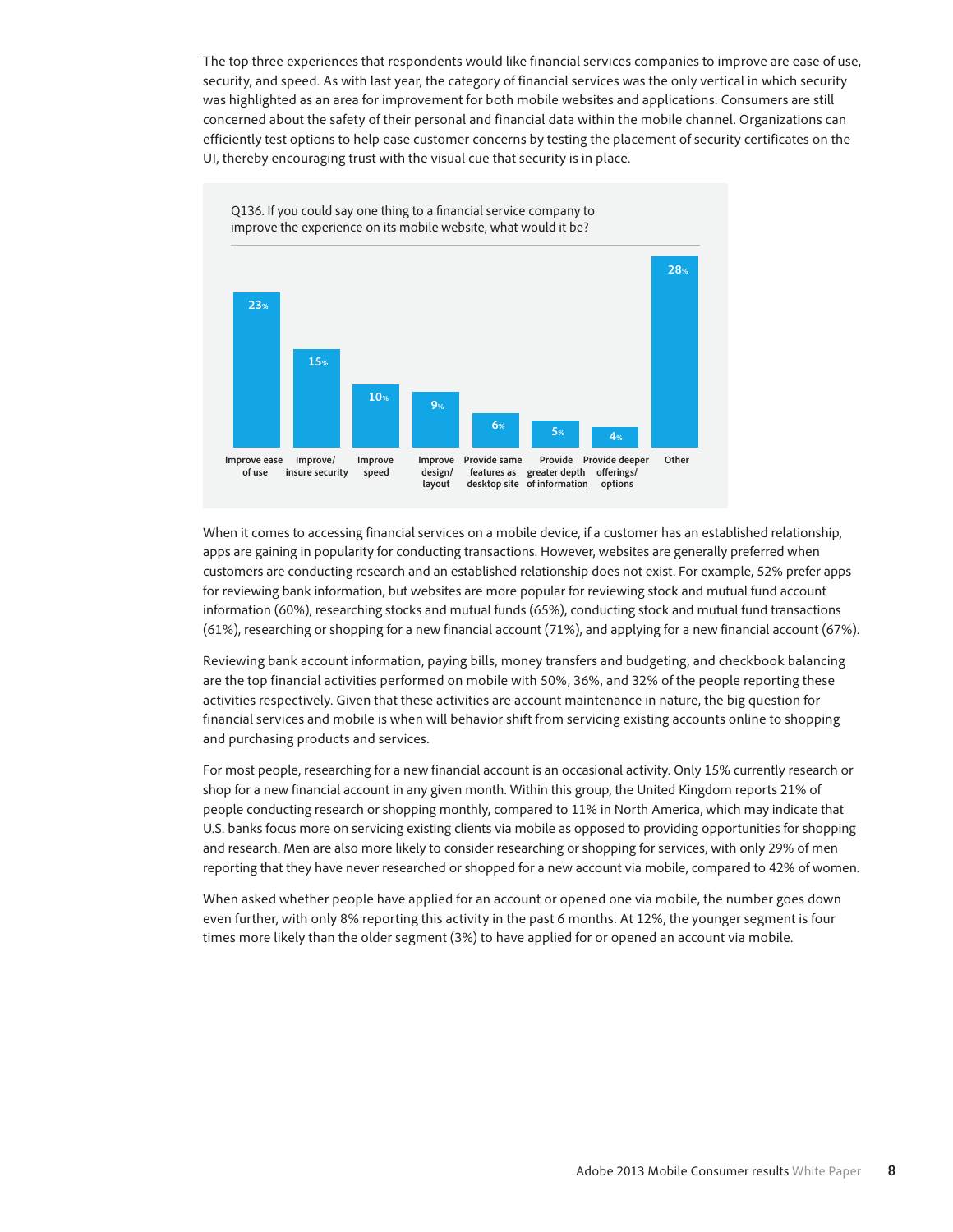## **Shopping for consumer products**

Today's consumers are more apt than ever to use their mobile devices to make a purchase. Approximately six out of seven mobile shoppers will use a smartphone to shop in 2013. Based on an eMarketer mobile commerce forecast, it's estimated that mobile shoppers will contribute \$38.4 billion in sales from mobile devices, or roughly 15% of e-commerce sales.<sup>7</sup> Notably, tablets now account for 62.5% of mobile sales, and eMarketer estimates the share for tablets will rise to 71.5% by 2017.

Consumers who shop via mobile applications on Windows<sup>®</sup> mobile phones appear the most satisfied with their shopping experiences (64%), followed by iPhones ( 61% ), iPads (56%), Android phones (55%), and Android tablets (54%). Interestingly, these numbers are lower than the previous year. For example, in 2012, 71% of iPad users reported a satisfying experience, but only 61% reported the same level this year.

When it comes to shopping for consumer products via mobile websites, consumers using Android tablets reported the highest satisfaction levels at 67%, followed by Windows mobile at 66%, iPad at 64%, iPhone at 62%, and finally Android phones at 57%.

All age groups reported that they are comfortable spending in the range of \$1–\$250 (44% overall). The older segment comprises the bigger spenders with 60% spending over \$250 in the past 12 months, compared to the younger segment at only 51%.

**Q151. On average, how much have you spent on consumer product purchases over the last 12 month via your mobile device?**  (percent of total responders)

|                   | 18-29 | $30 - 49$ | $50 - 64$ | Total |
|-------------------|-------|-----------|-----------|-------|
| \$1 to \$249      | 49%   | 40%       | 41%       | 44%   |
| \$250 to \$499    | 28%   | 28%       | 25%       | 27%   |
| \$500 to \$749    | 15%   | 19%       | 19%       | 17%   |
| \$750 to \$999    | 5%    | 6%        | 7%        | 6%    |
| \$1,000 and above | 3%    | 6%        | 9%        | 6%    |

The most popular items that were purchased via mobile devices were clothing, shoes, and jewelry, with 51% reporting purchasing these items in the past 12 months, followed by books, magazines, and newspapers at 48%, and movies, music, and games (excluding mobile games) at 47%.

The primary way people shop and browse products on their mobile devices are 37% via mobile apps, 33% via mobile optimized websites, and 30% via regular websites; however, the older segment skewed much higher in preferring to shop and brose regular websites (48%).

Overall, consumers spend more on product purchases via their tablets than smartphones, which is not surprising given that tablets have become the primary device for mobile browsing.<sup>8</sup> Thirty seven percent of Android users reported spending more than \$500 on consumer products compared to 25% of Android smartphone users, while 43% of iPad and iPad Mini users report the same compared to 32% of iPhone users. In addition, tablet users prefer to browse websites over apps, while smartphone users prefer apps. However, the majority of mobile users prefer to shop via web browsers as opposed to apps.

When purchasing a product on a mobile website or app, people reported that the most helpful items are product descriptions and price, easy checkout process, and consumer ratings or reviews.

<sup>7</sup> eMarketer, US Retail Mcommerce Sales, 2011-2016

<sup>&</sup>lt;sup>8</sup> Adobe Digital Index: Tablets trump smartphones in global website traffic, March 6, 2013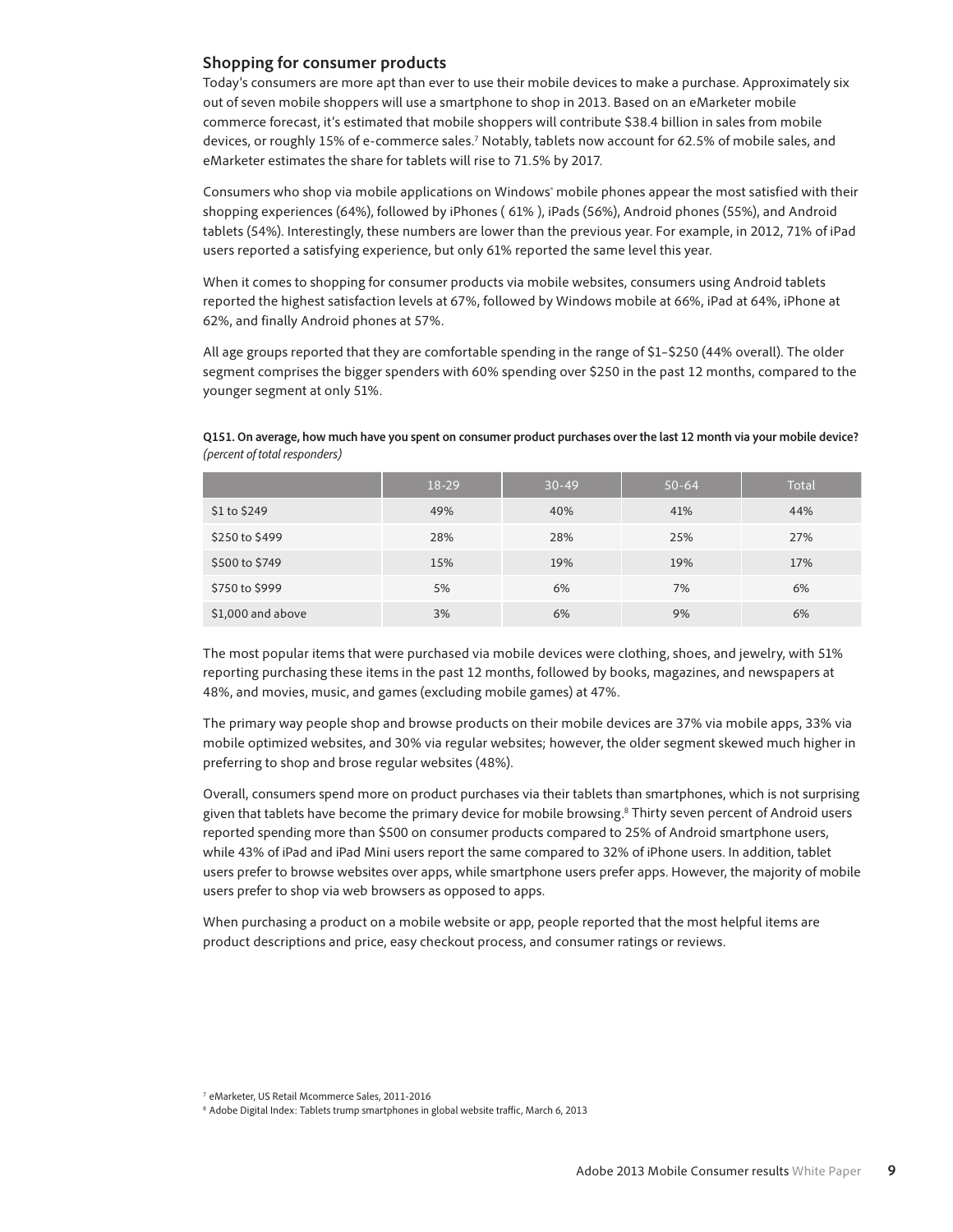



The visual product features that were cited as most likely to increase the likelihood of purchasing a product via a mobile website were side-by-side comparisons of products (44%), 360-degree spin of a product (42%), and interactive zoom or pan on images (38%).

The most popular items that consumers have purchased directly through their mobile devices are clothing, shoes, and jewelry (31%) and movies, music, and games—excluding iTunes and mobile games—(29%). Eighteen percent of men responded that they purchased sports and outdoor goods, compared to 10% of women, but 35% of women reported purchasing clothing, shoes, and jewelry, compared to men at 27%.

Age appeared to have a significant and direct impact on purchase behavior, with 57% of the older segment reporting that they have never made a purchase of these consumer goods through their mobile devices, compared to 41% of the middle segment and 30% of the young segment.

The primary means to access consumer product shopping mobile sites and apps for the first time was via a search engine (45%), app store (24%), or typing in the address (18%).

Q159. What features have you found most important when you have purchased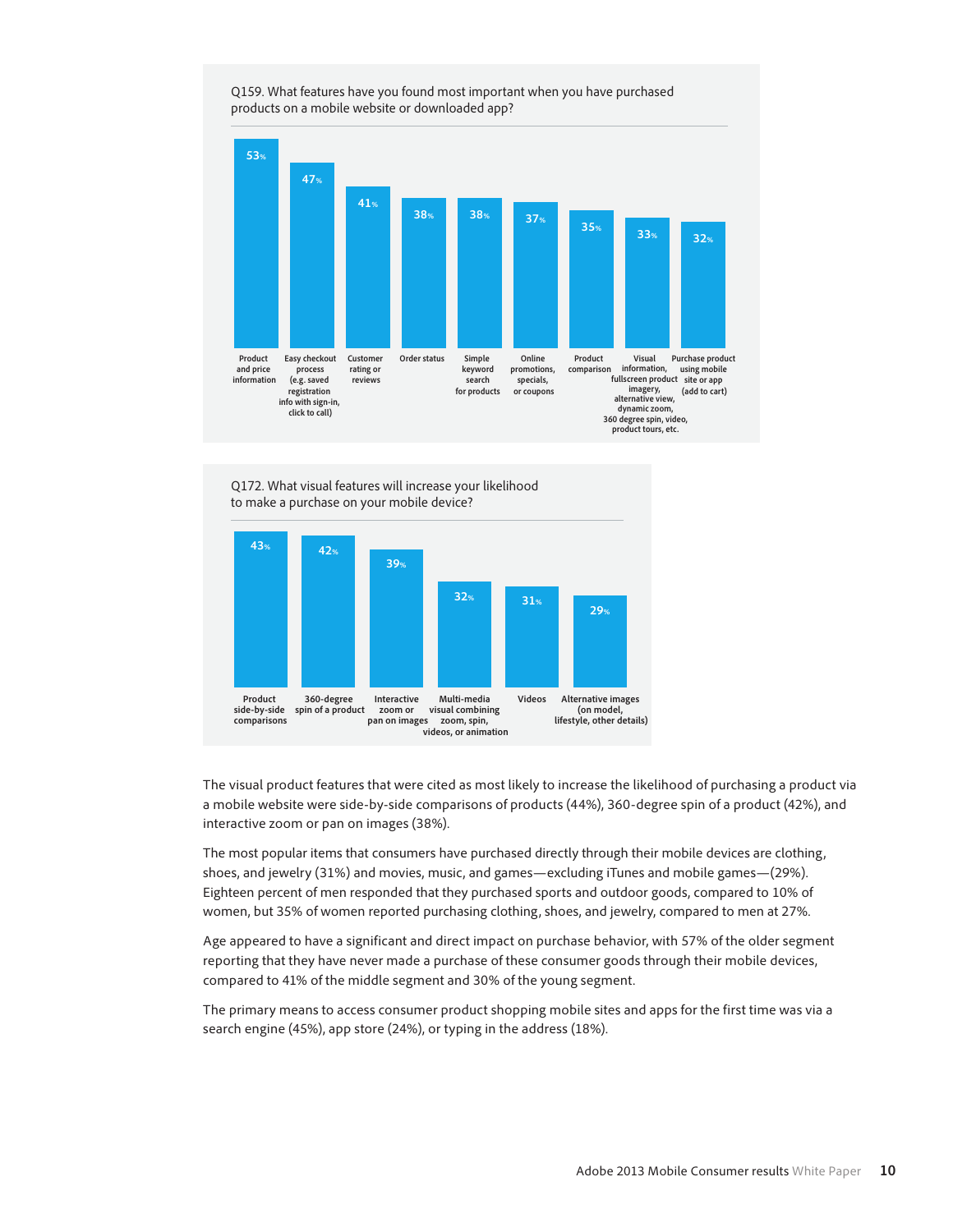## **Shopping for consumer electronics**

Consumer electronics received the highest rating for satisfaction across the board compared to other categories of business rated by consumers in this study. The areas rated highest on these sites were the legibility of the text, the site search, and the quality and quantity of images.



Overall, 35% reported having spent over \$500 on consumer electronics purchases via their mobile devices in the past 12 months. When given the choice, approximately 60%–70% of respondents preferred mobile websites to apps for most tasks. With this in mind, companies may want to prioritize building a mobileoptimized site that delivers optimal mobile experiences, and then turn their focus to building a mobile app.

The top three consumer electronics products that were purchased by mobile consumers were smartphones (15%), laptops (14%), and cameras (13%). When broken out by age groups, the younger segment is more apt to purchase consumer electronics via mobile devices. For example, 22% of the younger segment reported purchasing a smartphone via their mobile device.

## **Social media and mobile access**

It's no surprise that Facebook is the dominant social network accessed via mobile with 75%, followed by Twitter at 28%, and then Google+ at 26%. Notably new on the charts this year are Instagram (13%) and Pinterest (9%). These social sites experienced rapid growth, partly due to the ease of sharing via mobile, and should be considered seriously by businesses looking to make headway in their social media efforts.

As expected, the most popular social activity is to read status updates (73% ). However, consumers are also using their mobile devices to view Facebook fan pages of their favorite brands. Today's brands should have mobile-optimized experiences for offers that are launched from their Facebook fan pages. This is most important for brands that target younger demographics, with 94% of the young segment and 88% of the middle segment accessing social networks via mobile devices.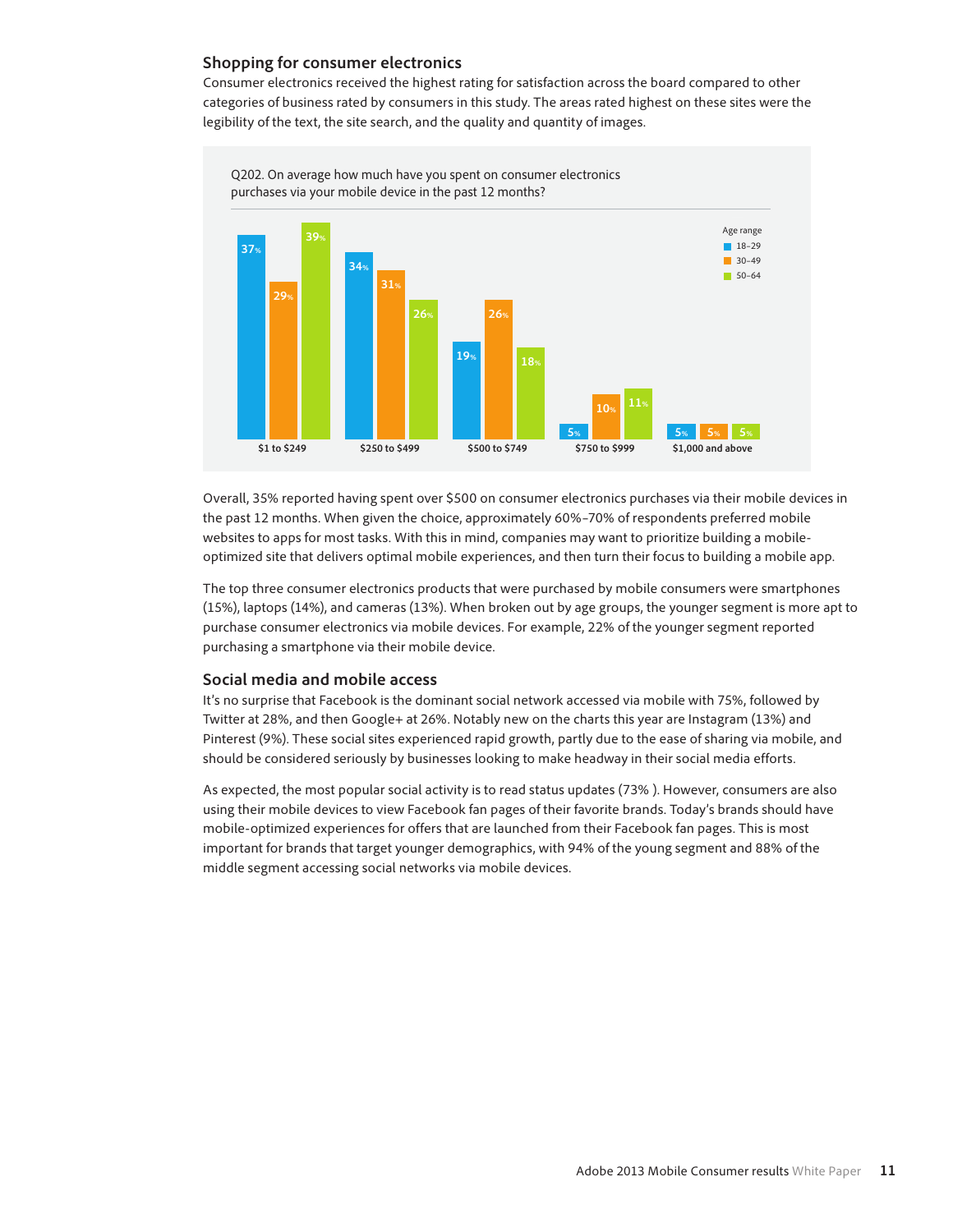

Q267. Which social networks do you access from a mobile device?

While 48% of consumers who view a Facebook fan page receive an offer or promotion, 23% consumers report that they do not have a mobile-optimized experience when linking from Facebook to a brand's site. Because the assumption is that the consumer wants to take advantage of the offer or promotion, companies should consider optimizing their social campaigns for mobile engagement to drive higher conversion rates.

Forty-four percent of all consumers access their social networks on a daily basis, with another 20% reporting that they visit these sites on a weekly basis. Given the frequency of mobile visits to social sites, marketers responsible for social media should work with teams that own mobile experiences to ensure a cohesive strategy for engaging the social and mobile consumer.

#### **Mobile advertising**

Businesses looking to acquire new customers and retain current customers are increasingly turning to mobile search and display ads. The ad spend for mobile search and display ads is anticipated to see a compound annual growth rate of over 50% from 2010 to 2015.<sup>9</sup> A significant percentage of consumers surveyed report that they are clicking through mobile ads presented in both mobile websites and apps, with 31% clicking through ads on mobile websites, and 25% clicking through ads on mobile apps during the past 3 months.

Because mobile consumers exhibit high intent when searching for products or services, having tools to target and optimize mobile-specific offers represents a big opportunity for companies. Consumers are reporting that a majority of advertisers are providing mobile-optimized experiences when they click through ads on mobile websites (61%) and mobile apps (68%), suggesting that optimization of mobile ad content appears to be prevalent. However, because nearly 40% of respondents indicate that they received mobile web landing pages that were not easy to read and view, there is still significant room for improvement. In addition, survey results indicate that men are more likely to click through on mobile ads presented within mobile websites and apps than women—33% versus 28% for websites, and 26% versus 24% for apps.

Personalization is becoming an important consideration for mobile consumers. A large majority of people who spent over \$500 (81%) reported that mobile ads were personalized to their interest, while only 75% who spent under \$500 reported seeing personalized mobile ads. For those who spent over \$500, 58% reported that the personalized experience they received when providing information to businesses via mobile seemed valuable, compared to 53% of those who spent under \$500.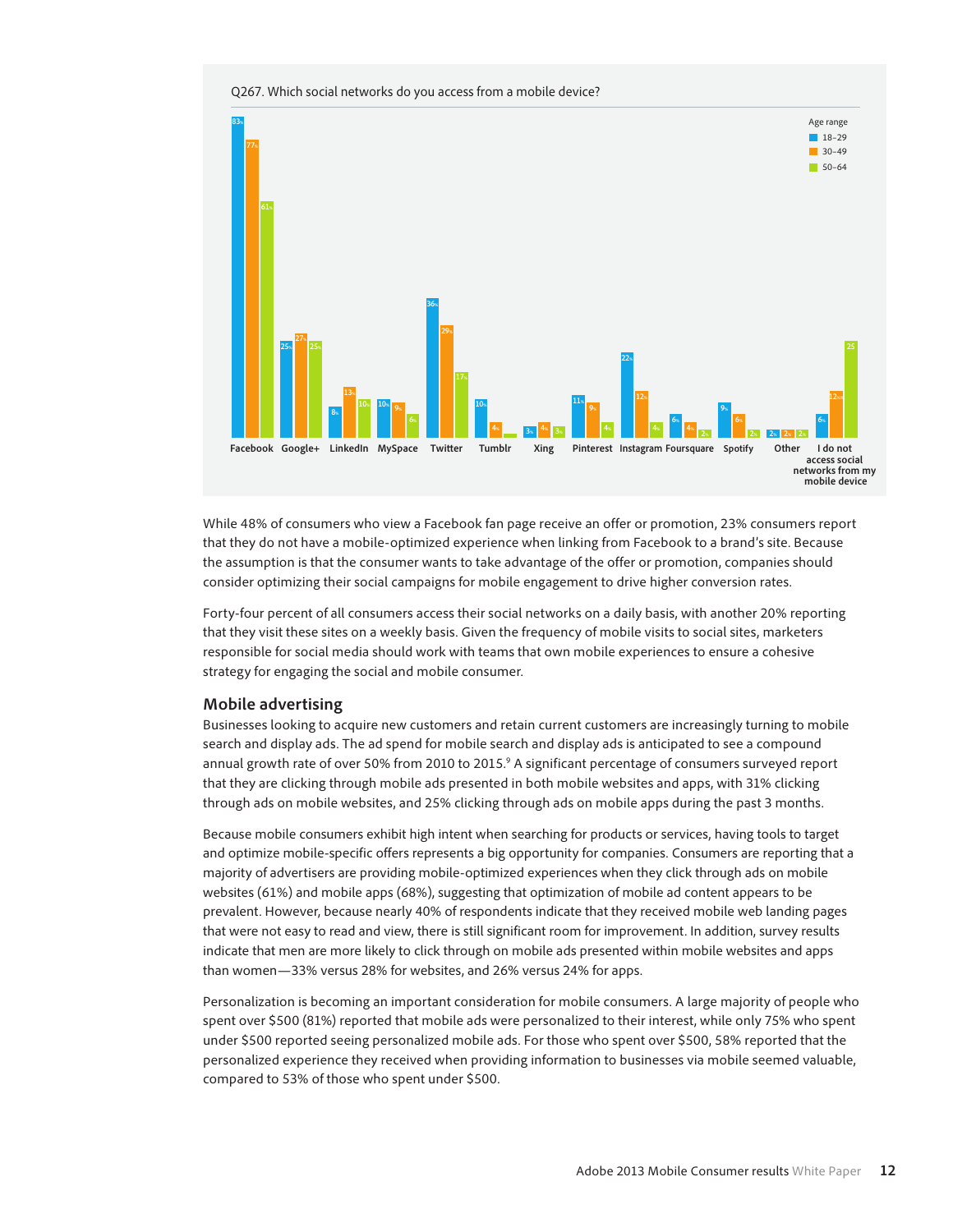

## **Emerging technologies**

In the area of emerging mobile-specific technologies, businesses have a clear opportunity to provide improved customer experiences and significant brand differentiation. For example, the practice of scanning Quick Response (QR) codes continues to gain momentum, with 37% of young and 32 % of middle segments reporting that they have scanned QR codes in the past three months. After scanning the code, a high percentage (80%) of respondents said they were presented with a mobile-optimized experience. Because QR codes can be associated with a location-based offer, such as an in-store display, companies should take advantage of the ability to dynamically personalize the brand experience for their target audience.



Another opportunity for location-based personalization is represented by the rise in adoption of consumer "check-in" services. Almost a third of respondents have checked in via a location service on their mobile device, and 30% of those people said they received an incentive to check in. Marketers should consider providing more incentives to drive check-ins if their business has a physical location.

Although augmented reality (AR) and mobile wallets are still at an early stage, consumers are reporting their advantages. For those who have used AR (only 14% overall, but 21% of the younger segment), 46% indicated that it was used to locate and find a company, product, or service. And of those who have used a mobile wallet (18% overall, 25% of younger segment) to pay for a product or service, 83% said that the payment experience was easier than providing their credit card. Given this high rate of positive response, retailers should consider supporting this payment option when they have the opportunity to efficiently test and deploy.

The study showed that men are adopting these emerging mobile technologies at a quicker pace than women, with 22% of men reporting mobile wallet usage versus 15% of women. In addition, 16% of men reported experience with AR versus 11% of women.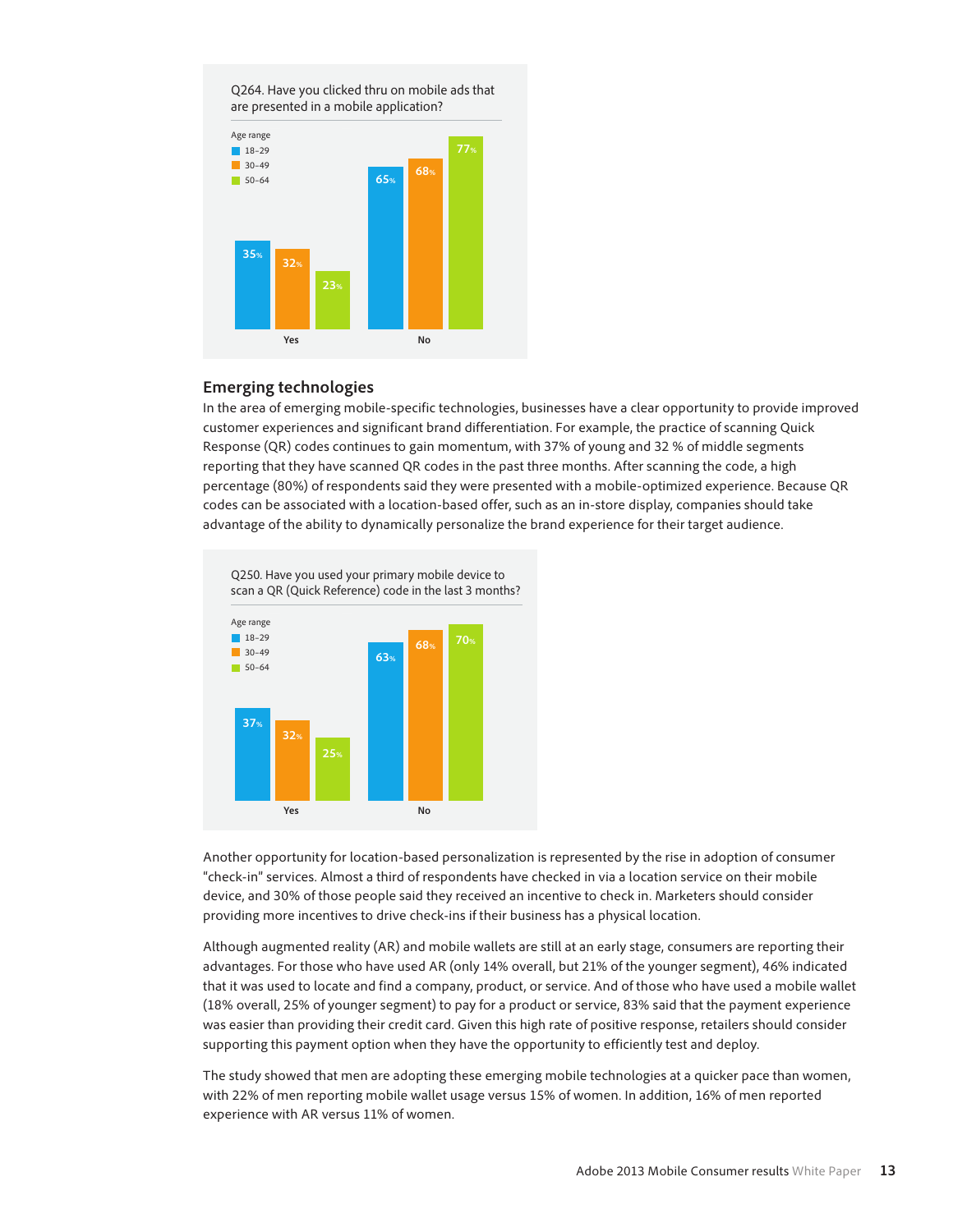<span id="page-13-0"></span>As could be expected, consumers who are the earliest adopters of emerging technologies are also the most valuable customers. For example, people who reported using a mobile wallet in the past three months were also the bigger spenders online: 31% of people who used mobile wallets spent more than \$500 on consumer products via their mobile device over the past 12 months versus only 10% of those who did not use mobile wallets.

The same holds true for QR codes. Of those who reported using a QR code in the past three months, 21% spent more than \$500 on consumer products via their mobile device over the past 12 months versus only 11% of those who did not report using QR codes.

The results of the survey hold strong implications: Companies that want to convert consumers with the highest potential value should implement plans to test and adopt emerging mobile technologies.

## Conclusion

The 2013 mobile survey revealed that consumers are using their smartphones and tablets to connect with brands across a variety of categories through websites, mobile-optimized websites, and mobile apps. Not only do companies today need to understand how consumers are connecting with them, but they also need to gain better insight into who those consumers are. For example, perpetually connected consumers interact with brands across multiple devices at any time, and therefore, have a high propensity to spend more money via mobile. Similarly, consumers who are the earliest adopters of emerging technologies report spending more than those who are more reticent to adopting mobile technologies. By understanding these factors, companies can leverage their customers' perspectives and preferences to deliver a better user experience, which can translate to increased customer loyalty and an improved bottom line.

- · For consumers who own both a smartphone and a tablet, the primary device is still the smartphone (77%). .
- . Android smartphones are the most popular by ownership across all age groups: 59% for young, 60% for middle, and 54% for older.
- $\cdot$  iPads are the most popular with young (27%) and middle-aged (31%) groups. The Kindle Fire is the leader with the older age group (22%).
- · Facebook is the dominant social network but less so than last year, accessed via mobile at 85%, followed by Twitter at 35%, and Google+ at 21%. A majority of brands provide mobile-optimized experiences for offers that are launched from their Facebook fan pages via mobile devices.
- · Mobile ads presented in both sites and apps capture the attention of mobile users, and a majority of advertisers provide mobile-optimized experiences when consumers click through on ads. When asked whether users had clicked on an ad in the last 3 months, survey respondents indicated:
	- 31% had clicked on at least one ad presented on mobile websites, of which 61% thought the ad was personalized.
	- 25% had clicked on at least one ad presented on mobile apps, of which 68% thought the ad was personalized.
- Men are more likely to click through on mobile ads presented within apps than women.
	- 33% to 28% for men versus women with mobile websites
	- 26% to 24% for men versus women within apps
- Scanning QR codes
	- 38% of young and 40% of middle age have scanned in the past three months.
	- 37% for young, 32% for middle
	- Men 35% and 28% for women
- Location services
	- Younger age group is more likely to check in (35%) versus older at 18%.
	- 44% young, 33% middle, and 22% older
- Only 19% of young adults have used AR or mobile wallets. Men are more likely than women to use these emerging technologies: 25% for young, 17% for middle, 12% for old; male 22% and 15% for women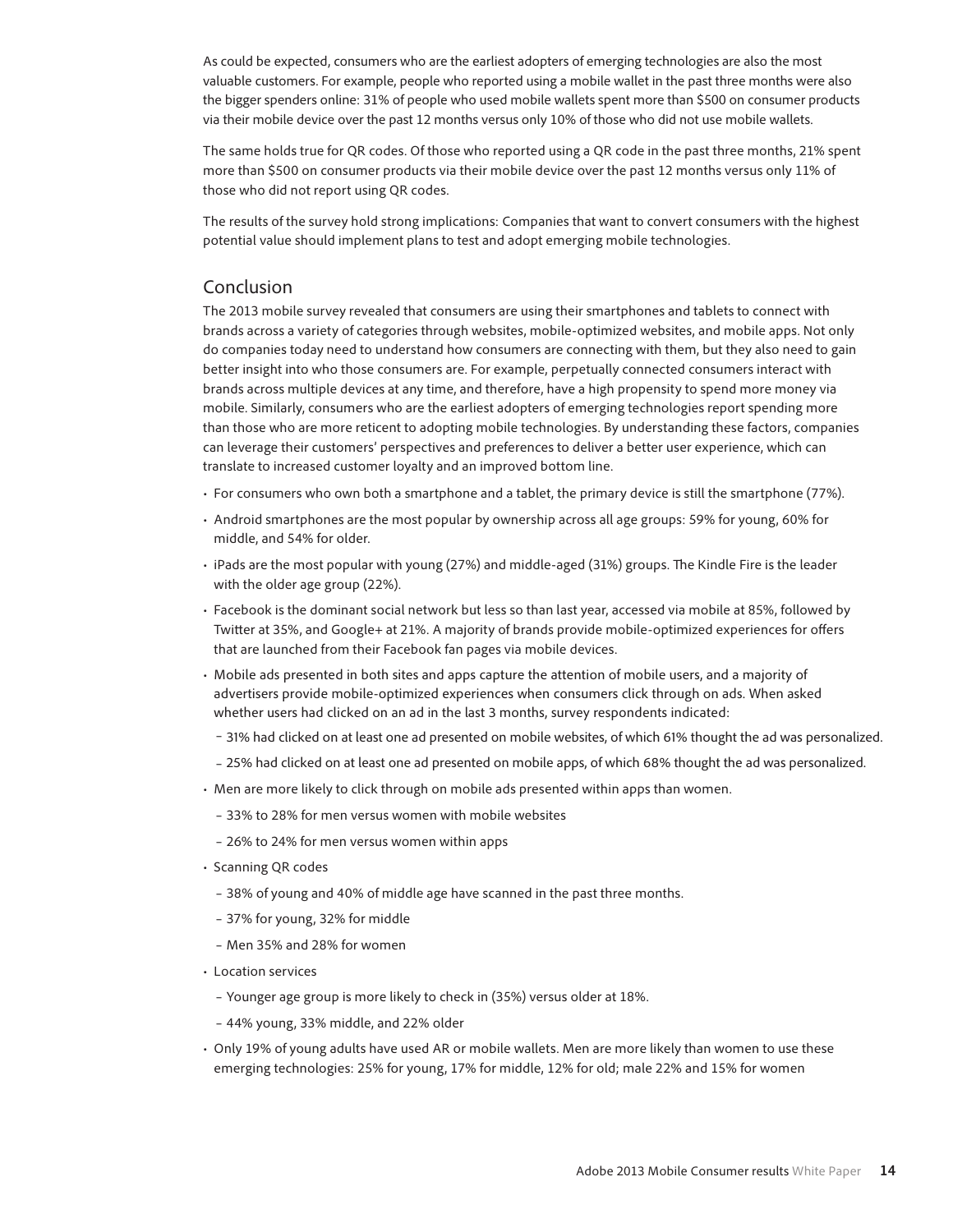<span id="page-14-0"></span>In addition, as noted by the Adobe Digital Index, it is important to watch for developments that will accelerate competition and innovation in the tablet market, including the following:

- · Transition to cloud computing, which permits tablets to be used for activities that have historically required computer-based software, memory, and storage, thereby reducing the need for frequent and easy access to desktops and laptops.
- $\cdot$  Emergence of stronger competitors to the iPad enabled by Microsoft's release of Windows 8 and Google's purchase of Motorola Mobility and planned co-branding of Android tablet devices.
- · Greater enterprise demand for tablets that will increase tablet availability and frequency of use within the workplace.
- · Increased adoption of HTML5, freeing brands to more consistently deliver rich, device-specific experiences outside the confines and fee structures of platform-controlled app stores.
- · Reduced willingness for telecom providers to subsidize smartphone purchases, reducing the difference in out-of-pocket costs between smartphone and tablet devices.

## Best practices

Different devices deserve different experiences. Today's consumers move easily between smartphones and tablets and expect equally optimized visits across all devices. Brands must offer an engaging and dynamic mobile user experience design to provide a consistent experience across all devices and screens. As sites add mobile-optimized implementations, there are several best practices to consider.

- r **Reduce the number of touch events to conversion.** Understanding the business goals and key performance indicators (KPIs) you are driving toward is the foundation of building any commerce strategy. Design the mobile experience with the path of least resistance to achievement. Research has shown that conversion rates are directly impacted by streamlined paths to purchase—conversion should occur within three touch events. Two will be table stakes in the near future.
- **Design for mobile interactions.** The tablet and smartphone user experience needs to focus on touch-driven controls as the primary visitor interaction, rather than mouse clicks and keyboard controls. Take advantage of mobile display controls, such as finger swipe, touch, drag, pinch, and zoom. Use simple, large buttons to designate interactions and navigation, such as a large shopping cart or video play button. If designing for mobile retail, incorporate rich product visualization that is optimized for the device type. The difference in functionality shifts the user experience focus to embedded, large-viewer or full-screen interactive zoom and pan, 360-degree spin, and enhanced video functionalities.
- r **Optimize for speed.** Even a 1-second delay in mobile page load time equals a 7% loss in conversion, according to the Aberdeen Group. Lighten the load on a mobile-optimized website by incorporating dynamic media content, such as images, video, and campaign banners, that automatically adjusts content size, resolution, and format delivery based on the device platform and network detection.
- r **Make content "!ndability" easy.** Mobile users have high intent, and the majority of mobile customers use search before they do anything else on m-commerce sites, making mobile site search optimization crucial. Use explicit navigational cues for easy browsing. Implement auto-suggest and auto-correct in search input boxes to address the difficulty of mobile typing. Provide the most compelling, relevant top-search results optimized for screen size and location.

The more positive consumers feel toward their mobile experience, the more ability brands have to build customer loyalty and improve conversion rates. And with over 40% of respondents reporting a negative-toneutral rating for mobile website and app experiences in several areas across the categories of media consumption, travel services, financial services, and shopping, there is significant room for improvement.